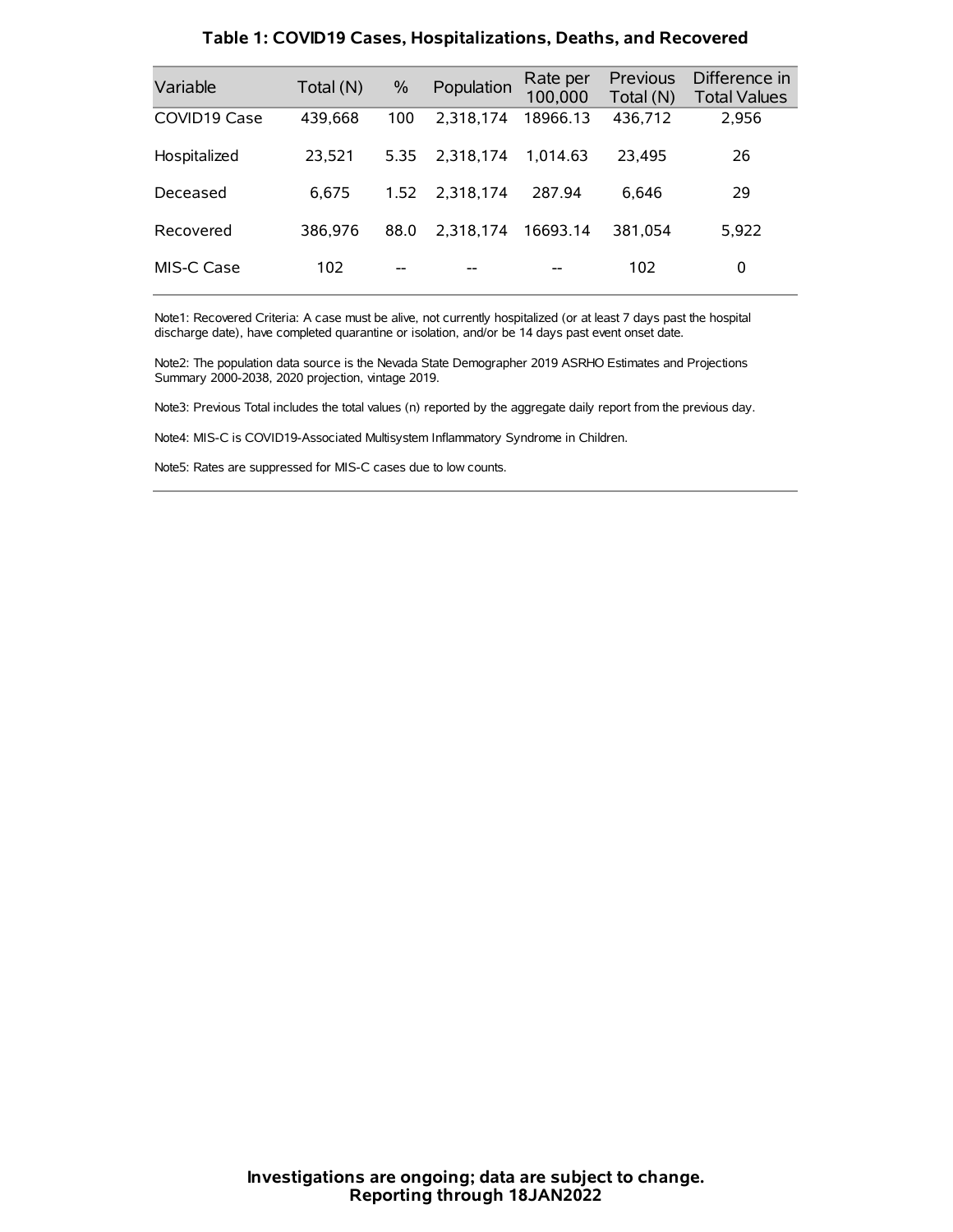# **Table 2: COVID19 Cases**

| Variable                     | Outcome                           | $\mathsf{N}$ | $\%$ | Population           | Rate per<br>100,000 |
|------------------------------|-----------------------------------|--------------|------|----------------------|---------------------|
| Age Categories               | Aged 4 or less                    | 10800        | 2.46 | 149,165              | 7240.3              |
|                              | Aged 5 to 17                      | 52199        | 11.9 | 406,595              | 12838               |
|                              | Aged 18 to 24                     | 52515        | 11.9 | 216,762              | 24227               |
|                              | Aged 25 to 49                     | 199089       | 45.3 | 803,732              | 24771               |
|                              | Aged 50 to 64                     | 80852        | 18.4 | 423,461              | 19093               |
|                              | Aged 64+                          | 44096        | 10.0 | 318,459              | 13847               |
|                              | Unknown                           | 117          | 0.03 |                      |                     |
| <b>Birth Sex</b>             | Female                            | 227561       | 51.8 | 1,160,285            | 19613               |
|                              | Male                              | 208674       | 47.5 | 1,157,889            | 18022               |
|                              | Unknown                           | 3433         | 0.78 |                      |                     |
| Race/Ethnicity               | Hispanic                          | 126069       | 28.7 | 763,053              | 16522               |
|                              | White                             | 113028       | 25.7 | 1,006,929            | 11225               |
|                              | <b>Black</b>                      | 41654        | 9.47 | 262,671              | 15858               |
|                              | Asian or Pacific Islander         | 35048        | 7.97 | 270,209              | 12971               |
|                              | American Indian, Eskimo, or Aleut | 593          | 0.13 | 15,311               | 3872.9              |
|                              | Other                             | 33078        | 7.52 | $\ddot{\phantom{0}}$ |                     |
|                              | Unknown                           | 90198        | 20.5 | ÷.                   |                     |
| Underlying Medical Condition | Yes                               | 69879        | 15.9 |                      |                     |
|                              | No/Unknown                        | 369789       | 84.1 |                      |                     |

Note1: Breakdown of Race is exlusively non-Hispanic.

Note2: Underlying Medical Condition is any identified health condition.

Note3: The population data source is the Nevada State Demographer 2019 ASRHO Estimates and Projections Summary 2000-2038, 2020 projection, vintage 2019.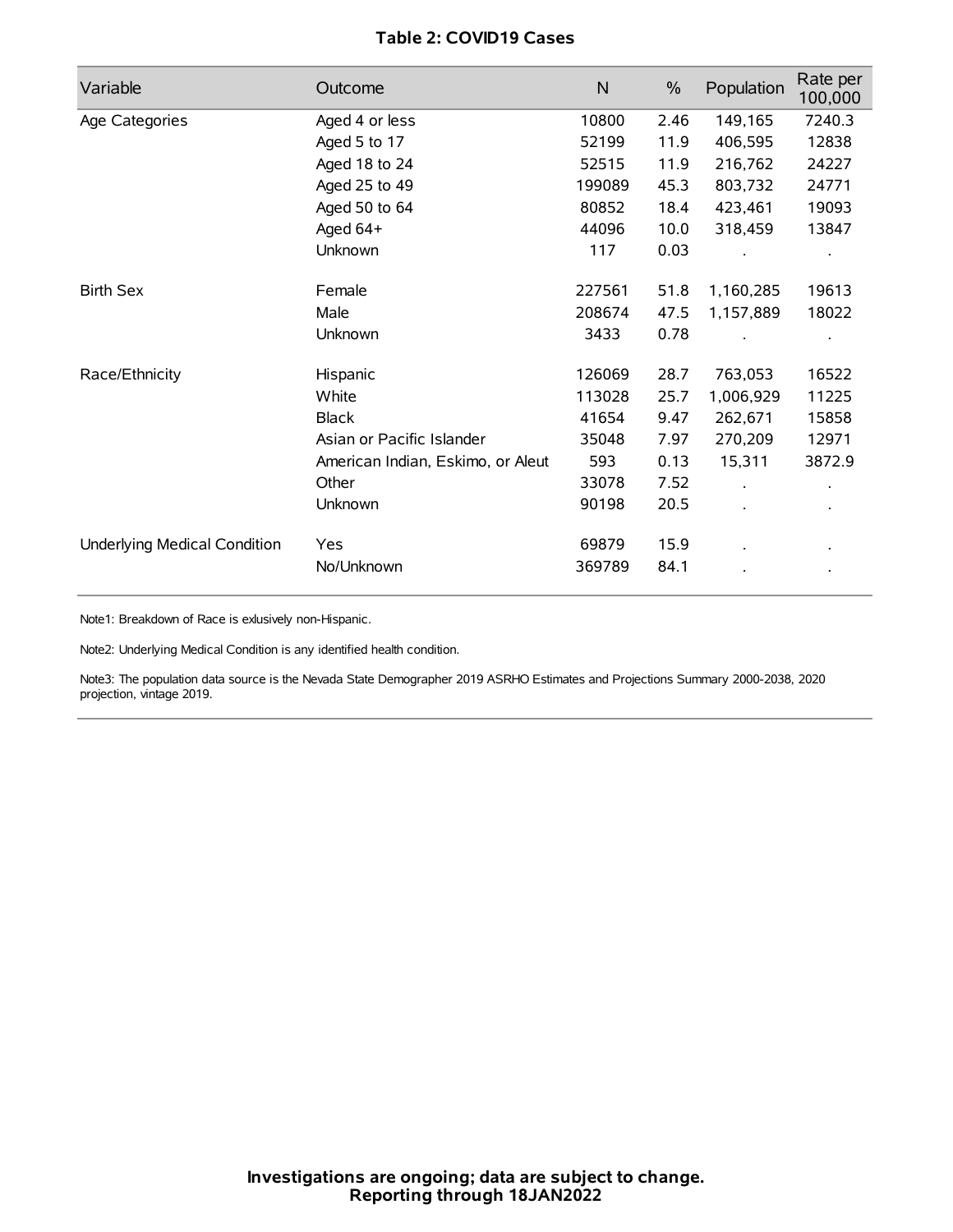| Variable         | Outcome                           | N     | $\%$ | Population | Rate per<br>100,000 |
|------------------|-----------------------------------|-------|------|------------|---------------------|
| Age Categories   | Aged 4 or less                    | 172   | 0.7  | 149,165    | 115.31              |
|                  | Aged 5 to 17                      | 296   | 1.3  | 406,595    | 72.80               |
|                  | Aged 18 to 24                     | 530   | 2.3  | 216,762    | 244.51              |
|                  | Aged 25 to 49                     | 5730  | 24.4 | 803,732    | 712.92              |
|                  | Aged 50 to 64                     | 6594  | 28.0 | 423,461    | 1557.2              |
|                  | Aged 64+                          | 10197 | 43.4 | 318,459    | 3202.0              |
|                  | Unknown                           | 2     | 0.0  |            |                     |
| <b>Birth Sex</b> | Female                            | 10452 | 44.4 | 1,160,285  | 900.81              |
|                  | Male                              | 13033 | 55.4 | 1,157,889  | 1125.6              |
|                  | Unknown                           | 36    | 0.2  |            |                     |
| Race/Ethnicity   | Hispanic                          | 6441  | 27.4 | 763,053    | 844.11              |
|                  | White                             | 8821  | 37.5 | 1,006,929  | 876.03              |
|                  | <b>Black</b>                      | 3329  | 14.2 | 262,671    | 1267.4              |
|                  | Asian or Pacific Islander         | 2479  | 10.5 | 270,209    | 917.44              |
|                  | American Indian, Eskimo, or Aleut | 55    | 0.2  | 15,311     | 359.21              |
|                  | Other                             | 893   | 3.8  |            |                     |
|                  | Unknown                           | 1503  | 6.4  |            |                     |

# **Table 3: COVID19 Hospitalizations - General Characteristics**

Note1: Breakdown of Race is exlusively non-Hispanic.

Note2: The population data source is the Nevada State Demographer 2019 ASRHO Estimates and Projections Summary 2000-2038, 2020 projection, vintage 2019.

Note3: Rates for categories with fewer than 12 cases are suppressed due to high relative standard error.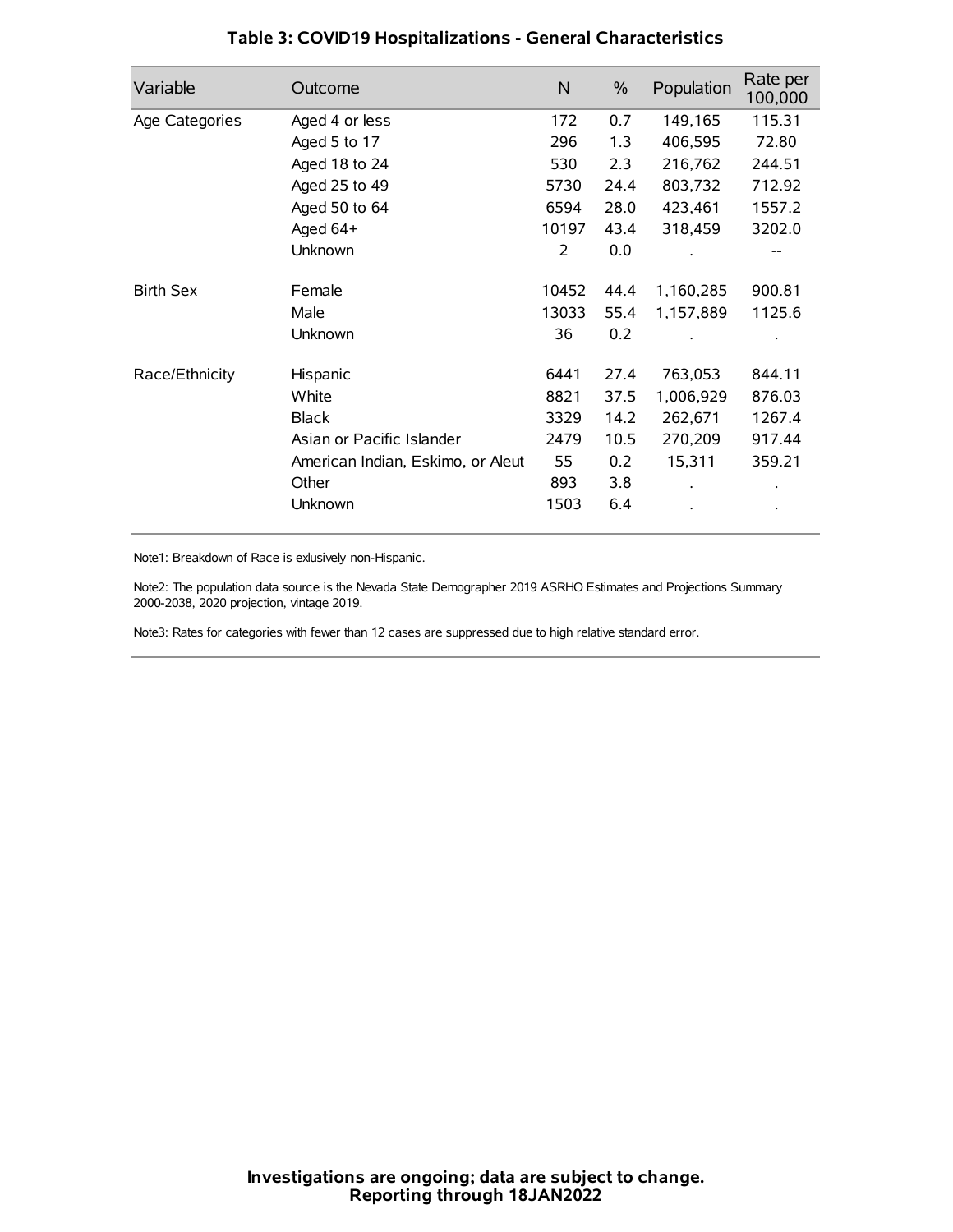| Variable                            | Outcome   | N     | $\frac{0}{0}$ |
|-------------------------------------|-----------|-------|---------------|
| Deceased                            | Yes       | 5661  | 24.1          |
|                                     | No        | 17860 | 75.9          |
| ICU                                 | Yes       | 5882  | 25.0          |
|                                     | <b>No</b> | 17639 | 75.0          |
| Intubated                           | Yes       | 2799  | 11.9          |
|                                     | No        | 20722 | 88.1          |
| <b>Underlying Medical Condition</b> | Yes       | 14373 | 61.1          |
|                                     | <b>No</b> | 9148  | 38.9          |
| Hypertension                        | Yes       | 8274  | N/A           |
| Immunocompromised                   | Yes       | 517   | N/A           |
| Chronic Heart Disease               | Yes       | 2917  | N/A           |
| Chronic Liver Disease               | Yes       | 308   | N/A           |
| Chronic Kidney Disease              | Yes       | 1979  | N/A           |
| <b>Diabetes</b>                     | Yes       | 6156  | N/A           |
| Neurologic/Neurodevelopmental       | Yes       | 1047  | N/A           |
| Chronic Lung Disease                | Yes       | 3522  | N/A           |
| Historically Healthy                | Yes       | 4478  | N/A           |
| Other                               | Yes       | 5781  | N/A           |

# **Table 4: COVID19 Hospitalizations - Morbidity**

Note1: Underlying Medical Condition is any identified health condition.

Note2: The breakdown of health conditions are not mutually exlusive (i.e., a person can have more than one risk factor).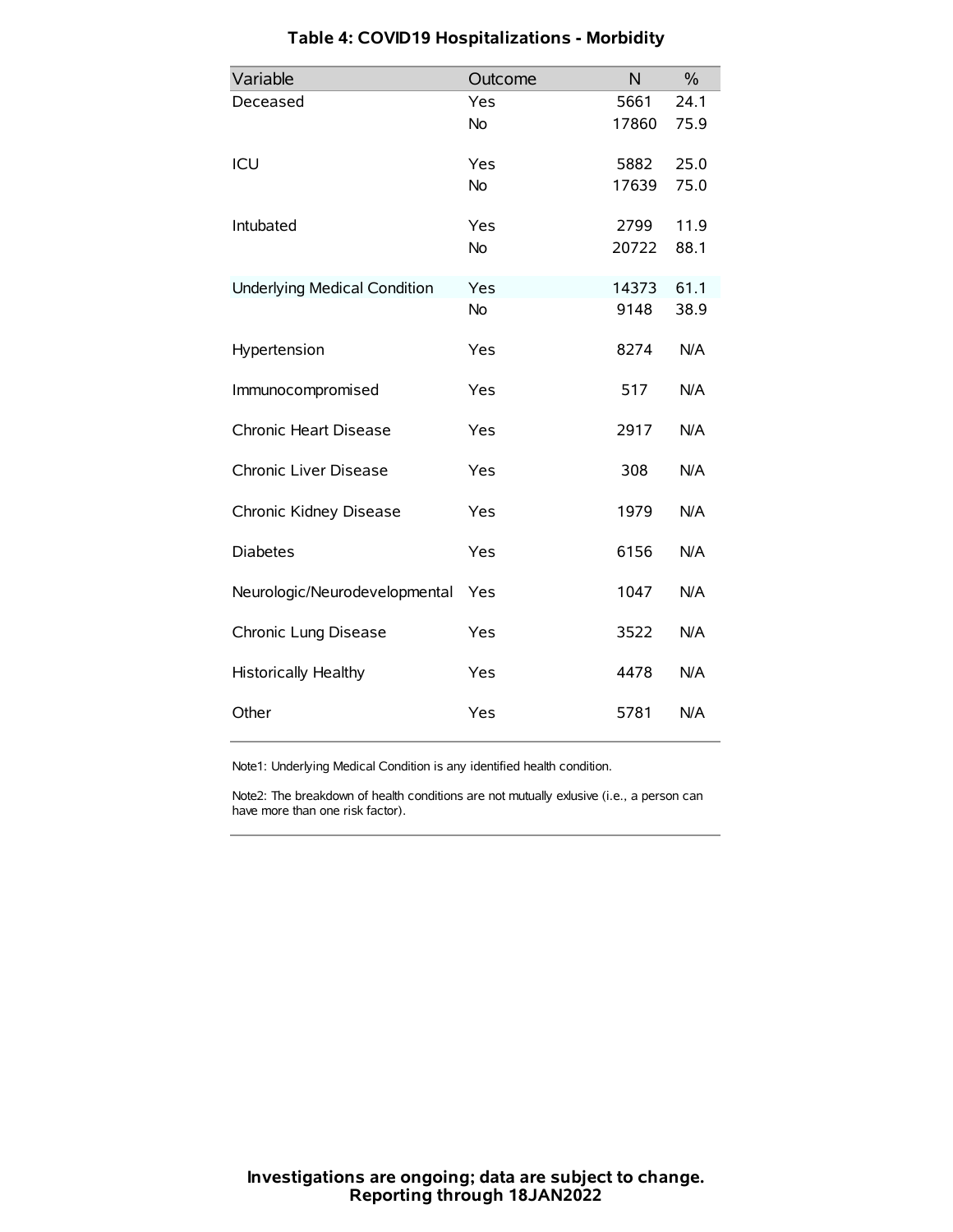| Variable         | Outcome                           | N    | $\%$ | Population | Rate per<br>100,000 |
|------------------|-----------------------------------|------|------|------------|---------------------|
| Age Categories   | Aged 4 or less                    | 1    | 0.0  | 149,165    |                     |
|                  | Aged 5 to 17                      | 5    | 0.1  | 406,595    |                     |
|                  | Aged 18 to 24                     | 15   | 0.2  | 216,762    | 6.92                |
|                  | Aged 25 to 49                     | 613  | 9.2  | 803,732    | 76.27               |
|                  | Aged 50 to 64                     | 1511 | 22.6 | 423,461    | 356.82              |
|                  | Aged 64+                          | 4530 | 67.9 | 318,459    | 1422.5              |
| <b>Birth Sex</b> | Female                            | 2567 | 38.5 | 1,160,285  | 221.24              |
|                  | Male                              | 4097 | 61.4 | 1,157,889  | 353.83              |
|                  | Unknown                           | 11   | 0.2  |            |                     |
| Race/Ethnicity   | Hispanic                          | 1662 | 24.9 | 763,053    | 217.81              |
|                  | White                             | 3148 | 47.2 | 1,006,929  | 312.63              |
|                  | <b>Black</b>                      | 853  | 12.8 | 262,671    | 324.74              |
|                  | Asian or Pacific Islander         | 877  | 13.1 | 270,209    | 324.56              |
|                  | American Indian, Eskimo, or Aleut | 22   | 0.3  | 15,311     | 143.68              |
|                  | Other                             | 79   | 1.2  |            | $\bullet$           |
|                  | Unknown                           | 34   | 0.5  |            | $\bullet$           |

## **Table 5: COVID19 Deaths - General Characteristics**

Note1: Breakdown of Race is exlusively non-Hispanic.

Note2: The population data source is the Nevada State Demographer 2019 ASRHO Estimates and Projections Summary 2000-2038, 2020 projection, vintage 2019.

Note3: Rates for categories with fewer than 12 cases are suppressed due to high relative standard error.